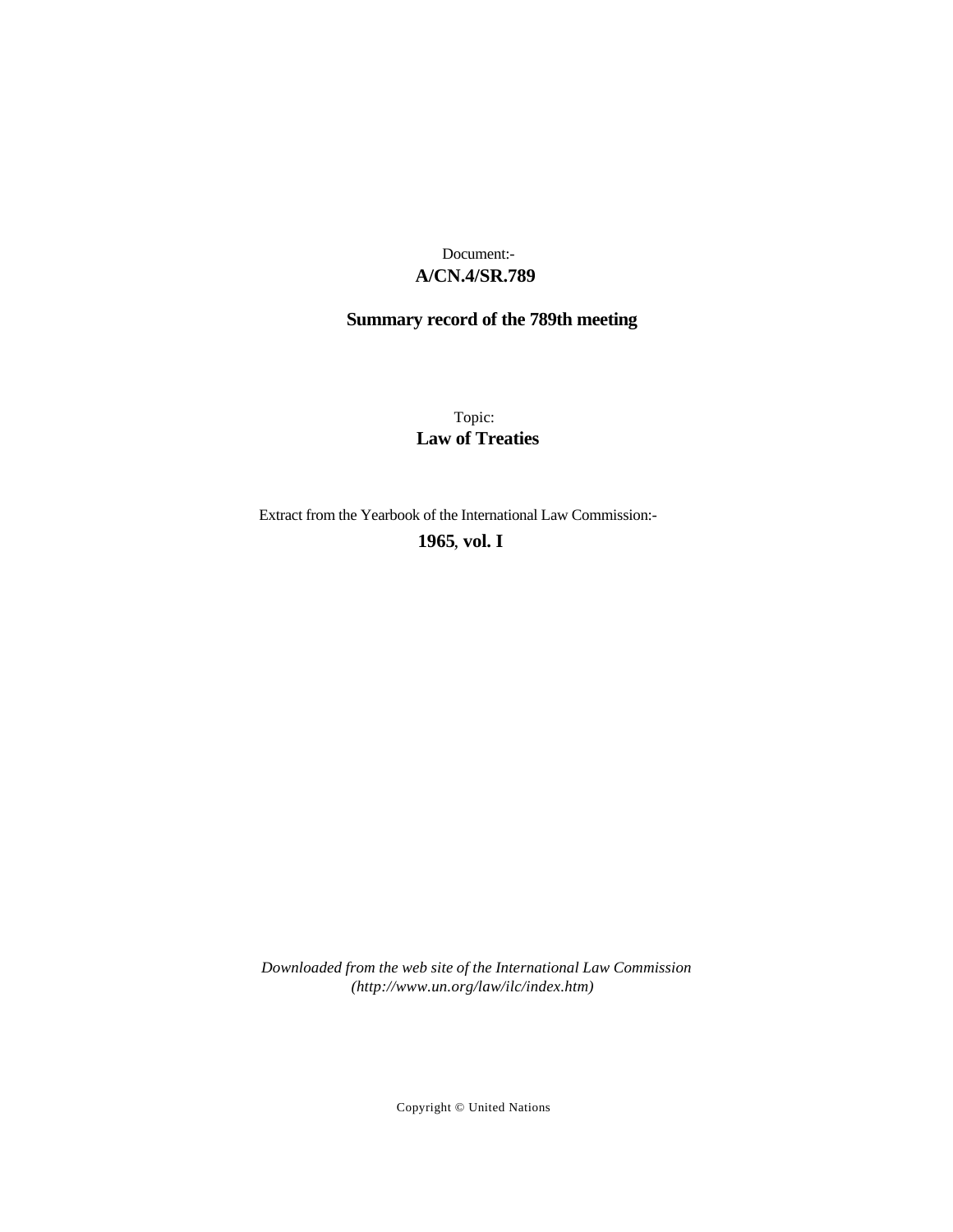codification with the progressive development of international law as it had done before. As he had often pointed out, those of the conventions on the law of the sea which had clearly contributed to the progressive development of international law had satisfied many States, whereas the others had given rise to many objections on the ground that they were contrary to existing law.

81. During the second reading of the draft, the Commission could certainly ask itself whether what it had laid down was logical and corresponded to the facts; it could also correct certain mistakes and fill certain gaps. In article 17, for example, it had completely disregarded change of circumstances, whereas in article 44 it had laid down a rule to the effect that a treaty already in force could lose its validity by reason of a change of circumstances. That example showed that the draft should be examined with great care and attention.

82. With regard to paragraph 2, he shared the view of Mr. Ago and Mr. Briggs on the question of the time-limit.

83. He agreed with Mr. Ago and Mr. Tunkin that the same rule should not be applied indiscriminately to bilateral and to multilateral treaties. Furthermore, he found it hard to accept that certain States should be able to release themselves from their obligations, while others continued to be bound for the sole reason that they had not given express notification of withdrawal from the treaty.

The meeting rose at **1** p.m.

#### **789th MEETING**

*Monday, 24 May 1965, at 3 p.m.*

#### *Chairman:* Mr. Milan BARTOS

*Present:* Mr. Ago, Mr. Amado, Mr. Briggs, Mr. Cadieux, Mr. Castrén, Mr. El-Erian, Mr. Elias, Mr. Jiménez de Arechaga, Mr. Lachs, Mr. de Luna, Mr. Pal, Mr. Paredes, Mr. Pessou, Mr. Reuter, Mr. Rosenne, Mr. Ruda, Mr. Tabibi, Mr. Tunkin, Mr. Verdross, Sir Humphrey Waldock, Mr. Yasseen.

# **Law of Treaties**

**(A/CN.4/175 and Add.1-3, A/CN.4/177 and Add.l, A/CN.4/L.107)** *(continued)*

[Item 2 of the agenda]

ARTICLE 17 (The rights and obligations of States prior to the entry into force of the treaty) *(continued)<sup>1</sup>*

1. The CHAIRMAN invited the Commission to continue consideration of article 17.

2. Mr. CASTREN said he would like first to make a few general remarks about the value and implications of the comments by governments (A/CN.4/175 and

Add.1-3) and the attitude he thought the Commission should adopt concerning them.

3. No one would deny that the members of the Commission met in their personal capacities and not as representatives of their countries; they were therefore completely free to express their personal opinions on every problem that had to be solved. But the Commission must bear in mind that it was a United Nations body whose principal task was to prepare draft conventions to be placed before diplomatic conferences. Under article 22 of its Statute, the Commission was required to take comments by governments into consideration when preparing the final draft on the topic being codified. That meant that during the second reading of its drafts, the Commission was required to pay special attention to the comments made by governments.

4. It was regrettable that, generally, whatever the reasons might be, only relatively few governments submitted comments on the Commission's drafts. The Commission should express its gratitude to governments which stated opinions during a preliminary stage of codification, for as outsiders they sometimes saw things more clearly than those who had been studying the subject for a long time. Moreover, in preparing their comments, governments usually consulted distinguished experts—the Commission itself had on several occasions recognized that its work was defective in certain respects.

5. It mattered little that only a few—perhaps six out of ten—of the governments which has submitted comments had criticized the Commission's proposals; it must not be concluded that all the other Members of the United Nations—more than one hundred—approved of the draft. When the diplomatic conference was convened, a number of those who had kept silent would express dissent if the Commission had not acted on the well-founded suggestions put forward by governments which had taken an active interest from the outset.

6. True, the Commission had the right and the duty also to propose progressive rules if it thought fit, but in order to achieve practical results, it should proceed with moderation.

7. The Special Rapporteur's new text of article 17<sup>2</sup> marked a considerable advance in the development of international law on treaties, and was a reasonable compromise likely to be accepted by States. Why revert to the 1962 text and risk losing all that had been gained since then? He readily acknowledged that the new text, too, could be improved, both in substance and in form; for example, it might be that some obligations of good faith could also be placed on States which had done no more than participate in the negotiation of a treaty, but as Mr. Jiménez de Aréchaga had rightly said, those obligations were of a different nature from the obligations attaching to States which had already expressed their will to be bound by the treaty.

8. He agreed with Mr. Reuter that in paragraph 1 *(a)* of the new text, the words " its objects " should be replaced by the words " its object or purpose". On the

<sup>1</sup> See 788th meeting, preceding para. 1.

<sup>2</sup>  *Ibid.,* para. 1.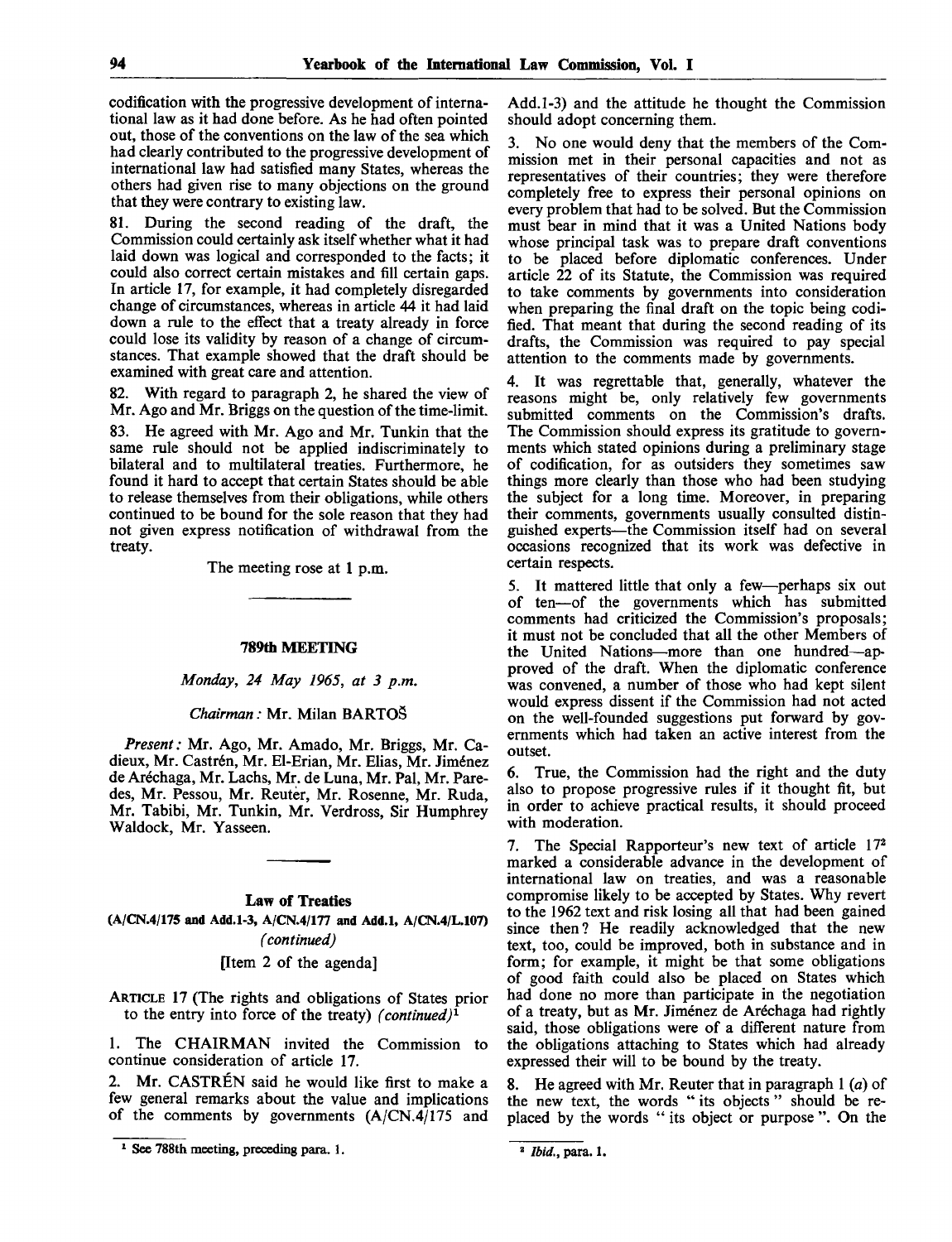other hand, he thought the requirements of good faith operated in the same way for all treaties, bilateral or multilateral; for there were several kinds of treaty in each category, and it was possible that several States which were parties to the same treaty, or one State which was in a key position, might act in a manner contrary to the treaty's object or purpose. It would also be better to require clear notification by a State which renounced its right to ratify, accept or approve the treaty in order to be released from its obligation of good faith.

9. With regard to paragraph 1 *(b),* he was not opposed to the suggestion that a certain period should be fixed before the expiry of which a State having already manifested its consent to be bound by the treaty could not divest itself of its obligation. The period could be five years, or it could be prescribed in the treaty provisions on denunciation. He had no objection, either, to the rule stated in that paragraph being inserted in another article. The Government of Finland had put forward its proposal in connexion with article 16, but the Special Rapporteur had preferred to introduce it into article 17.

10. He (Mr. Castrén) was still convinced that paragraph 2, which was not open to interpretation, as the equivalent provision of the 1962 draft had been, should be adopted, since Commission was not drafting a code, but a convention embodying precise rules.

11. The CHAIRMAN, speaking as a member of the Commission, said that on a former occasion Sir Humphrey Waldock had expressed regret that more States did not submit comments. In view of that remark, more than sixty States had considered whether they ought to comment on the draft or not. Except for those whose comments were before the Commission, they had decided in the negative, fearing that otherwise they might make it difficult to adopt a text. Every government unquestionaby had the right to make comments, but if the text was greatly altered, the States attending the conference might prefer to revert to the original version.

12. In his opinion, the Commission was called upon to consider the content of the objections, not their number or which States had commented. They had all certainly studied the draft, which had been discussed at national seminars and in lectures, even before the Special Rapporteur's remark. The Commission should therefore leave statistical considerations aside and confine itself to a completely impartial examination of the legal arguments contained in the comments.

13. Mr. REUTER said he thought article 17 contained too much matter for a single article.

14. First, there was the situation referred to by Mr. Rosenne and Mr. Tunkin, where one State manifested its final will to be bound but there was no corresponding will on the part of a sufficient number of other States to make the treaty binding: that case should be dealt with in a separate article.

15. So far as time-limits were concerned, the Commission should assume that the final will of a State was accepted as being equivalent to an offer. He would be inclined to say that the State was obliged to keep that offer open for a certain, fairly short period, running not from the date of signature or ratification, but from the date on which the State gave notice of its intention to withdraw its offer. That would be simpler and fairer than making the period run from the date of signature.

16. After carefully studying the new text, he had understood its true purposes. He had believed that paragraph 1 *(a)* was intended to cover the case in which a State signed the treaty and then carried out certain acts which frustrated the other signatory States. He had thought that perhaps the Commission's intention was, in the name of good faith, to prohibit certain acts by which a State, between signature and entry into force of the treaty, would diminish the scope of the obligations it had assumed. That was why he had proposed his amendment.<sup>3</sup>

17. But he had seen that the other members of the Commission were thinking of a different situation that in which a State signed a treaty and then acted in such a way that no purpose would be served by becoming a party and it would not do so. In the first case, the problem depended on interpretation of the treaty; in the second, the problem was whether any obligations had been created on a unilateral basis, and he had doubts about the proper formula to use.

18. The last and most important case was that of negotiation : the case in which a State negotiated, but acted in such a way that the negotiation became pointless and never became a party to the treaty. Should the Commission therefore lay down a rule that a State which had begun negotiations could not break them off? Yet, time and again negotiations had been interrupted by events which had resulted in a State not concluding a treaty or concluding it with a third State or with another group of States. Was it intended to condemn negotiations carried on simultaneously on the same subject with two different groups of States because the conclusion of a treaty with one group would preclude its conclusion with the other?

19. He was not opposed to including an article on obligations during negotiations, but it should appear in a different context. He recognized that in negotiations there was an obligation to act honestly which it would be well to express in the draft; that was what he had tried to convey by his formula " legitimate expectation ", which took account of the fact that when a State acted in a certain way it led its partners to entertain certain hopes. He was not opposed to the rule condemning the wrongful breaking off of negotiations, although the word " wrongful" was open to very broad interpretation; but he wondered whether the Commission should not go farther and say that, in all negotiations, the legitimate interests of the partners must be taken into account. He was prepared to agree to that, especially where an international obligation to negotiate existed prior to the negotiation.

20. Sir Humphrey WALDOCK, Special Rapporteur, said that he, too, had been pondering over article 17 since the previous meeting. As Mr. Reuter had pointed out, there was more in it than met the eye.

21. In order to dispel any misunderstanding, he must make it clear that he had not complained that too few

<sup>3</sup>  *Ibid.,* para. 42.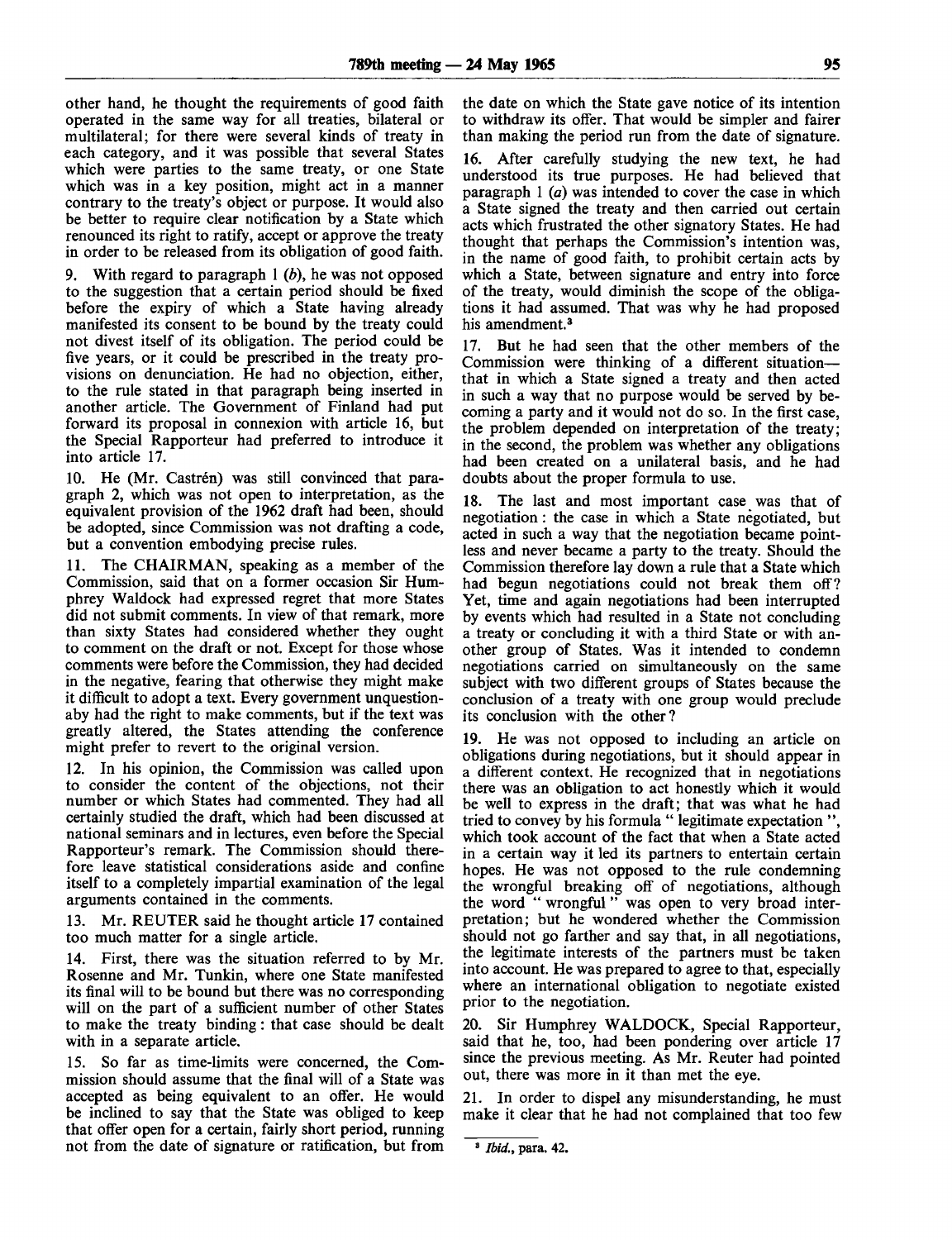governments had submitted comments. Their comments, when pertinent, were, of course, extremely enlightening, but his task as Special Rapporteur would have been more difficult had they been very much more numerous. In his fourth report (A/CN.4/177) he had tried to analyse the comments on their merits and to reduce them to essentials, but as he had pointed out in paragraph 6 of the introduction, it was difficult to know how much weight to attach to the absence of any comment by a government. The figures given by Mr. Ago at the previous meeting were not quite correct: of the nine governments that had commented on article 17, seven had objected to extending the obligation of good faith to the negotiating phase, while the United States Government, which had favoured the original text of article 17, had pointed out that such an extension of the principle would go beyond what was generally considered to be the existing position in international law, and the United Kingdom Government had asked for an explanation of what was meant by taking part in the negotiations.

22. It had been suggested, during the discussion, that the meaning of the phrase " to refrain from acts calculated to frustrate the objects of the treaty " in paragraph 1 of the original text had not been fully understood by all governments, but he doubted whether that was really the case. Possibly the rendering in the French text was more vivid, but in English the phrase " frustrate the objects " was commonly used in the context of contract law and was well understood to mean much the same as the French phrase.

23. After examining their comments he had concluded that governments would probably be opposed to a provision on the lines of the original text, which made the obligation of good faith apply to the negotiating phase both in bilateral and multilateral treaties, and thus extended the obligation to States which subsequently did not associate themselves with the provisions of the treaty. Mr. Castrén had rightly emphasized that the Commission would run into difficulties if it sought to make a distinction between bilateral and other types of treaty, and he was far from convinced that in the present context such a distinction was justified in principle. It was enough to point out that such matters as tariff reductions, which had been mentioned as one of the examples, could just as well form the subject of a multilateral as of a bilateral treaty.

24. In his report he had touched on the point raised by Mr. Reuter concerning the real nature of the obligation. The question was whether the obligation extended to the negotiating phase from the moment the negotiations began, assuming that that moment could be determined, or whether it was an obligation that became operative when a State definitely associated itself with the text evolved during the negotiations. The difficulty lay in deciding whether an obligation existed independently and could of its own force bind the State before any steps had been taken whereby the State expressed its consent to be bound by the terms of the treaty.

25. If the Commission decided that the obligation of good faith during negotiations should be written into the draft, it would be necessary to set a limit for its duration—a point which he regarded as very important —and it might be found advisable to separate the provision from those relating to the subsequent steps of signature, ratification, etc. Some thought must also be given to the situation arising when entry into force was delayed, and to whether the State's responsibility would be involved if its actions during that period were such as to prevent it from fulfilling the obligations it had assumed once the treaty did enter into force. Perhaps the Commission had not been fully alive to the possible implications of article 17 and some further discussion was needed to clear up outstanding points before the article could usefully be referred to the Drafting Committee, or alternatively to the Special Rapporteur with the request that he prepare a revised text.

26. Mr. AGO said he thought that the discussion should be carried a little further in order to avoid placing the Drafting Committee in a difficult position. Mr. Reuter had rightly pointed out that article 17 contained all kinds of different ideas; but they were linked together by certain common elements, even though they called for separate treatment.

27. The first of those common elements was that in none of the situations contemplated was it right to regard the treaty as the source of the obligation, for the treaty was not yet in force. The second common element was the concept of good faith with which all the situations were associated.

28. There were three hypothetical situations. In the first, the State had expressed its final consent to be bound, but the treaty was not yet in force. Even in that case, it was not right to speak of an obligation deriving from the treaty, but the obligation of good faith envisaged could be regarded as very far-reaching between the time when the State expressed its consent and the time when, other States having expressed their consent also, the treaty came into force.

29. In the second—and most interesting—situation, the State had signed the treaty but had not yet expressed its final consent. There again it was wrong to speak of an obligation deriving from the treaty, and there was a problem of good faith. To take Mr. Reuter's example, a State negotiating a treaty under which it was to import certain goods from one group of States only, might import large quantities of those goods from other States in the interval between signing the treaty and giving its final consent; thus at the time it gave its consent, it would have reduced the scope of its obligation and to some extent have frustrated the legitimate expectations of its partners. Was there an obligation of good faith not to act in that way? Governments seemed to agree that there was, but the Commission should make sure that it was clear what was meant by the terms " *reduire d neant* " and " frustrate ".

30. In the third situation, the parties were still only at the negotiating stage. He did not think it was correct in that case to link the breach of good faith referred to with wrongful breaking off of negotiations. A State might perceive, after negotiations had been proceeding for some time, that if it continued to negotiate, it would be led into something to which it did not wish to agree; it could then break off the negotiations and be completely free, without having acted in breach of good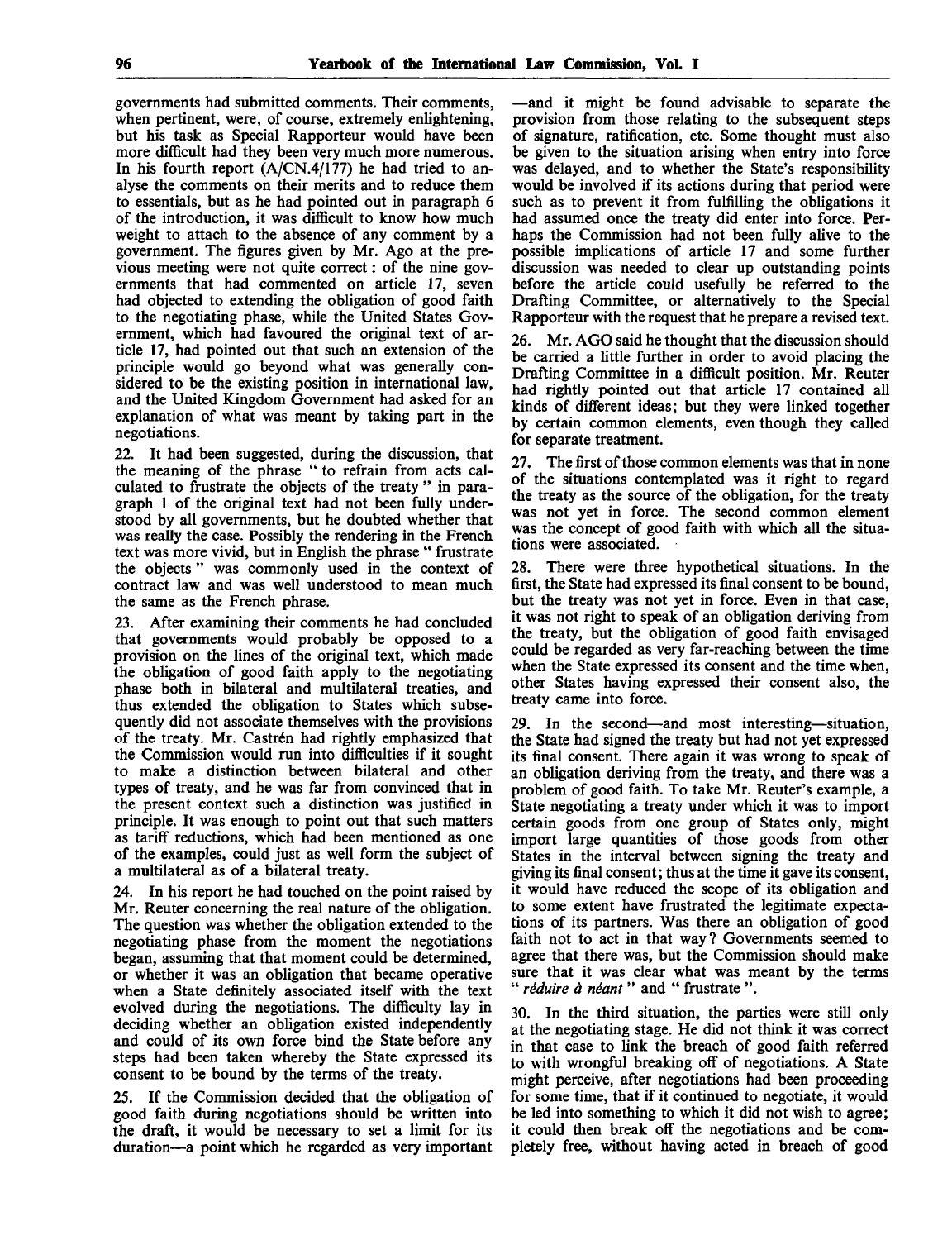faith. The question to be decided was the very different one whether a State had the right to perform certain acts which would destroy the whole purpose of the negotiations while they were actually proceeding, in other words, while keeping its partner under the impression that the negotiations would be successful.

31. He then reverted to the example he had given at the previous meeting, that of negotiations between two States for the cession of installations owned by the first State in the territory of the second. The first State could refuse to negotiate, or it could break off negotiations after having begun them; but was it entitled to destroy its installations while the negotiations were proceeding ?

32. He agreed that the Commission could refrain from formulating any rule on the subject, since the obligation contemplated derived from a general principle and not from the treaty itself. Nevertheless, he feared that if the Commission restricted the obligation of good faith to only one or two of the stages he had distinguished, wrong conclusions might be drawn from its action. For example, if the Commission decided that the obligation of good faith began at the moment of signature, it might be argued that it could not be broken during the negotiations. The problem was sufficiently serious to warrant the Commission's continuing to discuss it.

33. Mr. JIMENEZ de ARECHAGA said that the discussion had certainly thrown some light on the subject. He agreed with the view that the obligation to act in good faith during the negotiations did not arise from the treaty itself and could not be described as a strict legal duty whose dereliction would involve the responsibility of the State. Good faith required that while taking part in the negotiations of a treaty a State should abstain from acts that would nullify the essential purpose of the treaty. But that *bonafide* requirement had a limited duration, since it clearly could not outlast the existence of a duty to negotiate. States were normally free to withdraw from or suspend negotiations and that would put an end to the *bona fide* requirement. The exception would lie in those cases in which States were bound to negotiate either by virtue of a prior obligation or by reason of the action of an international organ.

34. He agreed with the Special Rapporteur that it might not be easy to define that *bona fide* requirement, but nevertheless the attempt should be made, either by the Drafting Committee or by the Special Rapporteur himself, so that the principle of good faith during negotiations could be retained in the draft. To drop it entirely after having proposed it might be interpreted as a denial of its existence by the Commission.

35. Mr. REUTER said that, in the example given by Mr. Ago, the State which owned the installations could break off the negotiations and destroy the installations the following night. That was why Mr. Ago had specified that the obligation of good faith existed so long as the negotiations continued. If the State destroyed its installations while it was negotiating, it would be deceiving its partner. The Commission could prohibit such an act by stating that the negotiations must be conducted honestly.

36. There were, however, many cases in which the situation was not so clear as in that example. It often happened that a State negotiated with another State and " reinsured " itself, as it were, by simultaneously negotiating on the same subject with a third State. When a private person wished to sell a house, he could grant an option for a certain number of days to a potential buyer; but he could also sell to the highest bidder. Should the Commission prohibit similar practices by States ? He left it to those members who were diplomats to answer that question.

37. Mr. ROSENNE said that of course the principle that negotiations should be conducted in good faith was applicable to States just as it was to individuals, but he was not convinced that any such rule could be formulated for inclusion in a codification of the law of treaties. If anything were said on the subject, the proper place would be in article 5 and the obligation, if included, should be closely linked with the object and consequences of the treaty, even though, as others had pointed out, it did not derive from the text of the treaty itself.

38. Mr. LACHS said that, in principle, he agreed with the theory underlying article 17, but he saw some difficulty in reconciling the legal and other consequences of the requirements laid down in paragraph 1 of the Special Rapporteur's revised text. The obligation in paragraph 1 *(b)* was definitive, because the consent to be bound by the treaty had already been given by the State, whereas the obligation in paragraph 1 *(a)* was of an interim character, because at that stage there was no knowing whether the State would become bound, since the acts necessary to express its consent had not yet taken place. There was a clear difference between the two sub-paragraphs and their order ought to be reversed, so as to give first place to the more binding obligation.

39. An example of the kind of question that would need to be considered was the situation in which ten States signed a disarmament treaty in 1965 and entered into an obligation to reduce their armies by one third, the treaty to enter into force on 1 January 1966. Meanwhile one of the parties increased its army during the remaining months of 1965. Was it enough to say that the State had to refrain from any action calculated to frustrate the treaty ? Was not the position that, if there was no specific provision on the subject, signatory States were under an obligation to maintain the *status quo,* so as not to invalidate the basic presumption of the agreement ? If one State acted contrary to that presumption, certain rights would be acquired by the other States as a result of its action, provided that its consent to be bound had been definitely established.

40. Mr. AGO said that the idea which the Commission had tried to express in article 17 in 1962 was not conveyed by a vague formula such as " negotiation must be in good faith ". The Commission had meant to cover the very specific case in which, during the negotiations, and taking advantage of the position in which the other party consequently found itself, a State frustrated the very object of the negotiations. He was rather against the idea of using such a vague formula, which was intended to say everything and in fact said nothing.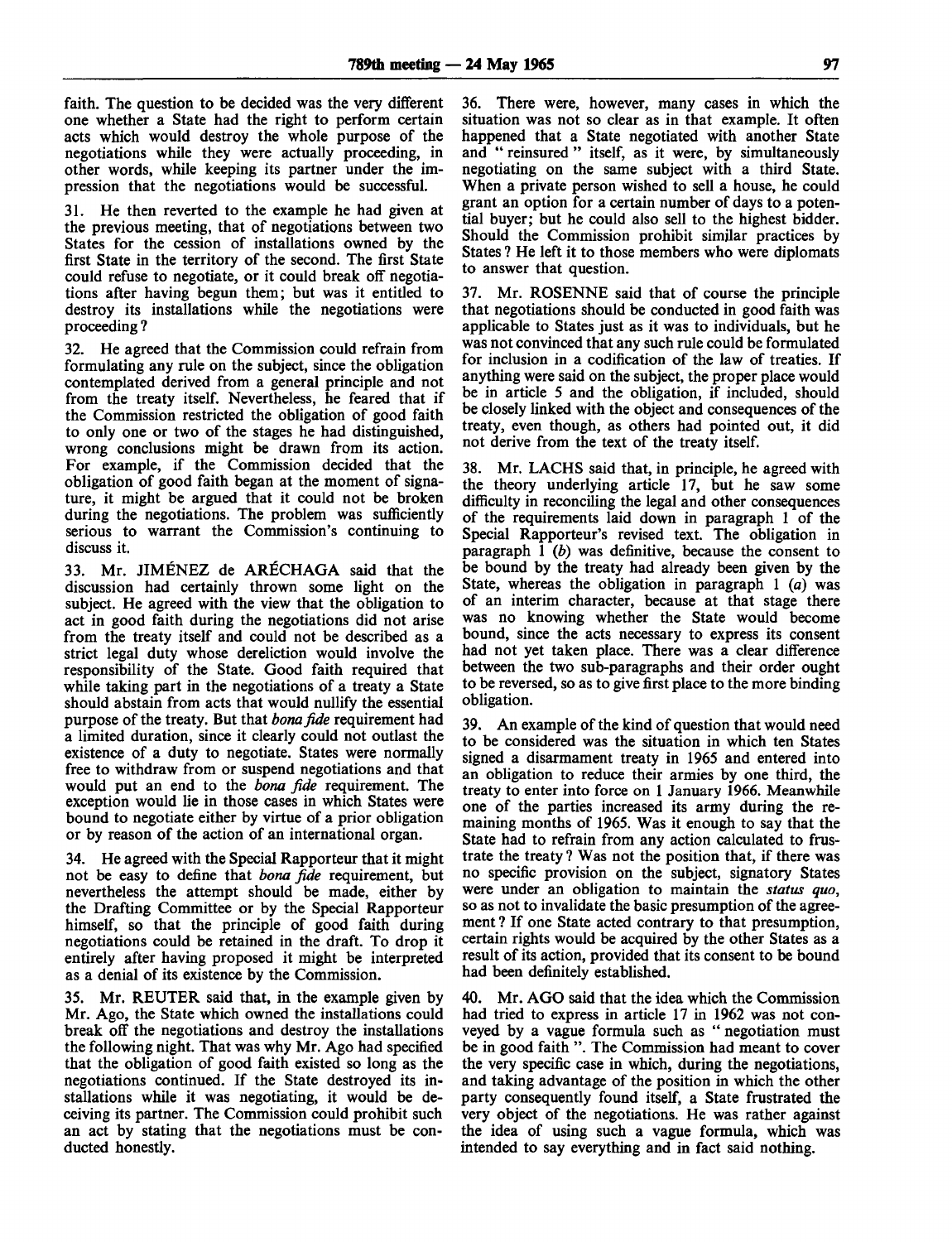**41.** Mr. **TABIBI** said he was becoming more and more convinced that the article, whether in its original form or in the new version proposed by the Special Rapporteur, would create more problems than it would solve. He still wondered whether it would prove possible to formulate a rule defining an obligation of good faith during the negotiating stage. At all events, if such an attempt were made, both the title and the position of article 17 would have to be changed. Possibly some elements from it could be transferred to article 5, as Mr. Rosenne had suggested, but it was unlikely that States would be willing to accept a provision imposing obligations in respect of a treaty that had not yet come into force. Nor could they be forced to enter into negotiations against their own interests.

42. Mr. ROSENNE said that his view should perhaps be elucidated further: it was that a provision concerning good faith at the negotiating stage had no place in a draft on the law of treaties. The example given by Mr. Lachs illustrated the kind of problem for which provision should be made, but no obligation could attach to States which had not taken part in the approval or adoption of the text of a treaty. For those which had done so, however, there was an obligation for a period of time, or at least until it became clear that entry into force was unlikely, not to act in a way that would frustrate the purposes of the treaty.

43. Mr. AMADO said that when the Commission had discussed the problem in 1962 Mr. Bartos had stressed that good faith was the honour of international law. The rule of good faith was essential and fundamental. It should be stated with all possible clarity and force, and not be overloaded with details that would reduce its value. The absolute could not be made relative; hence the Commission should not seek perfection by trying to fit the general principle to the realities of political life. Unfortunately, States were guided solely by their own interests. They could not be prevented from resorting to certain manoeuvres, but they could be asked to observe the principle of good faith when pursuing their interests.

44. He hoped the Commission would be able to draft an article it could adopt unanimously. The Special Rapporteur had already sacrificed the period of negotiation. He was probably right, for it was unlikely that States would agree to bind themselves at that stage in the preparation of a treaty. If the Commission wished to revert to the idea of imposing certain obligations during the negotiations, it should follow Mr. Rosenne's suggestion and draft a separate article or section dealing with the period of negotiation; but that would be very difficult.

45. Mr. YASSEEN said that the debate had raised the question of the foundation of the obligation referred to in article 17. It was an important question, on which the Commission must take a position.

46. Inasmuch as the treaty had not yet entered into force, it was, *ex hypothesi,* idle to look for the foundation of that obligation in the treaty itself. It had been said that it lay in the confidence created by a certain situation, the legitimate expectation of the partner; but that was an explanation or social foundation, rather than the legal basis of the rule. It was also useless to resort to constructions of internal law to support the article to say, for example, that a tacit contract preceded the final contract, for such constructions took little account of the facts of the international juridical order.

47. In his opinion, the legal basis of the obligation would undoubtedly be in article 17 itself. It was open to question whether the rule existed at present in positive international law, but from the point of view of progressive development of international law, it was desirable to formulate such a rule, which would be favourable to international transactions. If it was decided to include that rule in the convention, the scope of the obligation created should be defined.

48. It was noteworthy that very few of the governments which had commented, and very few members of the Commission, had questioned the basic idea of article 17. What was in dispute was the premise of the obligation which the Commission had established in 1962 for the negotiation stage. If the Commission wished to propose a rule that would be acceptable to a conference of plenipotentiaries, it should make the obligation begin with signature. It would no doubt be more progressive to lay down a more extensive obligation, but in making that suggestion he was adopting a practical point of view.

49. Mr. ELIAS said that the Commission should be careful not to carry the principle embodied in article 17 too far. Nearly all the comments by governments were against extending it to cover the period of negotiation; the United States Government itself recognized that the article went beyond what was generally considered to be the existing position and the United Kingdom Government had raised some important queries.

50. The examples given during the discussion of acts which were considered unjustified during negotiations would appear to involve questions of State responsibility.

51. He was opposed to the inclusion in article 17 of a provision imposing an obligation of good faith for the period of negotiation; it was obvious that such a provision was unlikely to attract sufficient support at a diplomatic conference. Nor did he favour dealing with the matter in article 5. If any provision on the subject was to be included it should be made a separate paragraph, which would be easier to delete if it encountered opposition at the diplomatic conference.

52. The CHAIRMAN, speaking as a member of the Commission, observed that it was a common practice to submit to diplomatic conferences not only alternative texts between which they could choose, but also texts from which certain provisions could be detached. The Commission might perhaps add to article 17 a paragraph concerning negotiation, which the conference could delete without changing the rest of the article.

53. Sir Humphrey WALDOCK, Special Rapporteur, summing up the discussion, said that States had accepted the general lines of article 17 to a surprising extent. No objection had been made to the provisions of the article in so far as they provided for an obligation of good faith from the signature of the treaty onwards. Perhaps the title of the article appeared to establish too strong a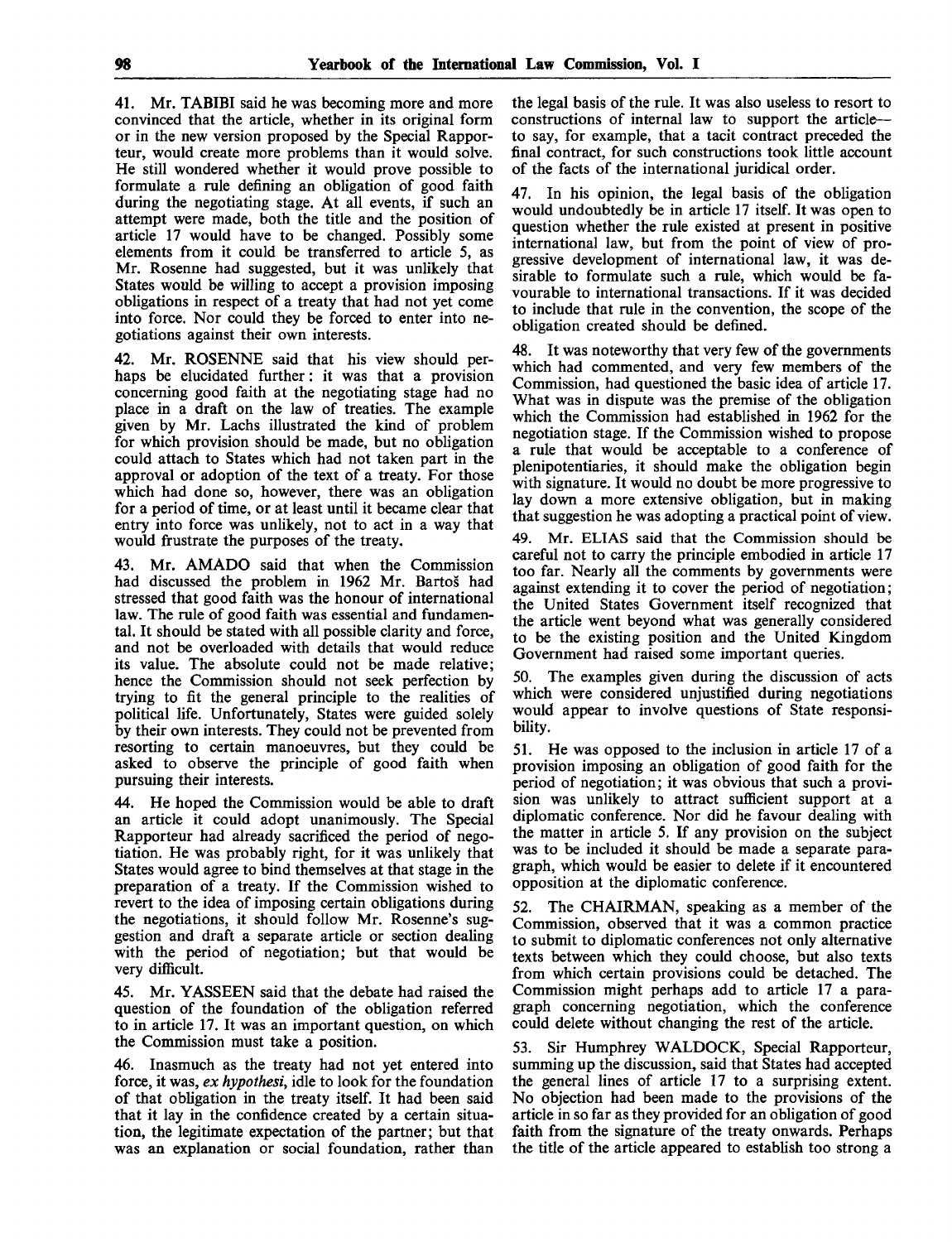link between its contents and the obligations of the treaty and should be simplified to read: " Good faith in the conclusion of treaties ". The Drafting Committee should also examine the question of the placing of the article, since it was not at all certain that its present position in the draft was satisfactory.

54. Mr. Ago had made a strong plea for the retention of an obligation of good faith during negotiations. He himself did not favour that course and he believed that the majority of the Commission did not do so either. However, if an attempt were made to formulate a rule covering the negotiations period, it would perhaps be necessary to distinguish, in regard to the duration of the obligation of good faith, between three situations : first, negotiations; secondly, signature subject to ratification; and thirdly, signature plus ratification or other act establishing consent to be bound. In the case of negotiations, the duration of the obligation would be very limited; if the negotiations did not lead to any result, the obligation necessarily fell. In the other two cases, the duration of the obligation would differ.

55. Perhaps the best course would be to leave it to the Drafting Committee to decide whether it was possible to formulate a text covering the period of negotiations. Such a text might state that, during the negotiations and so long as the negotiations continued, a limited obligation of good faith could exist. If the Drafting Committee found it possible to formulate a provision, the Commission would decide, by a vote, whether to include it or not.

56. As to the Finnish Government's comment regarding the right of withdrawal, although it might have some relevance to the contents of article 17, it undoubtedly raised a different substantive point. If the Commission wished to deal with it, it should be covered by a separate article, to be placed after article 15. There was certainly some force in the Finnish Government's argument, since if the treaty itself provided for the right of denunciation it would seem strange not to mention the possibility of withdrawal of the ratification. At the same time, it would be unwise to appear to encourage the idea that a ratification could lightly be withdrawn.

57. The Drafting Committee would no doubt take into account the point raised by Mr. Rosenne that it might not be sufficient, from the technical point of view, to take signature as the starting point, because in the case of certain treaties the act of signature was replaced by the adoption of the treaty in an organ of an international organization.

58. The CHAIRMAN suggested that article 17 and all the related problems be referred to the Drafting Committee with the comments made during the discussion.

It was so decided.<sup>4</sup>

59. The CHAIRMAN invited the Commission to consider next articles 23 and 24, as agreed at the close of its 787th meeting.

ARTICLE 23 (Entry into force of treaties)

# *Article 23*

# *Entry into force of treaties*

1. A treaty enters into force in such manner and on such date as the treaty itself may prescribe.

2. *(a)* Where a treaty, without specifying the date upon which it is to come into force, fixes a date by which ratification, acceptance, or approval is to take place, it shall come into force upon that date if the exchange or deposit of the instruments in question shall have taken place.

*(b)* The same rule applies *mutatis mutandis* where a treaty, which is not subject to ratification, acceptance or approval, fixes a date by which signature is to take place.

(c) However, where the treaty specifies that its entry into force is conditional upon a given number, or a given category, of States having signed, ratified, acceded to, accepted or approved the treaty and this has not yet occurred, the treaty shall not come into force until the condition shall have been fulfilled.

3. In other cases, where a treaty does not specify the date of its entry into force, the date shall be determined by agreement between the States which took part in the adoption of the text.

4. The rights and obligations contained in a treaty effective for each party as from the date when the treaty enters into force with respect to that party, unless the treaty expressly provides otherwise.

60. Sir Humphrey WALDOCK, Special Rapporteur, said that article 23 had not attracted much comment from governments and new proposals had been comparatively few.

61. To take account of the Japanese Government's comment on paragraph 2 (A/CN.4/175, section I.11), he proposed that the words " without the States concerned having agreed upon another date " be added at the end of paragraph  $2(a)$ . The purpose of that addition was to give recognition to the freedom of States in the matter.

62. To take account of the suggestion by the Swedish and United Kingdom Governments that it should be made clear that paragraph 3 embodied a residuary rule, he had revised that paragraph to read:

3. In other cases where a treaty does not specify the date of its entry into force, the date shall be the date of the signature of the treaty or, if the treaty is subject to ratification, acceptance or approval, the date upon which all the necessary ratifications, acceptances or approvals shall have been completed, unless another date shall have been agreed by the States concerned.

63. He suggested that the proposal for a new article made by the Government of Luxembourg (A/CN.4/175, section 1.12) be left aside for the time being, since its subject-matter was more relevant to article 55.

64. Mr. TABIBI said that the comments of governments on article 23 were mostly favourable. He had the impression, however, that it should be possible to shorten the text and combine the provisions of paragraphs 1 and 2.

65. He was opposed to the insertion of the new article proposed by the Government of Luxembourg, which

For resumption of discussion, see 812th meeting, paras. 97-118.